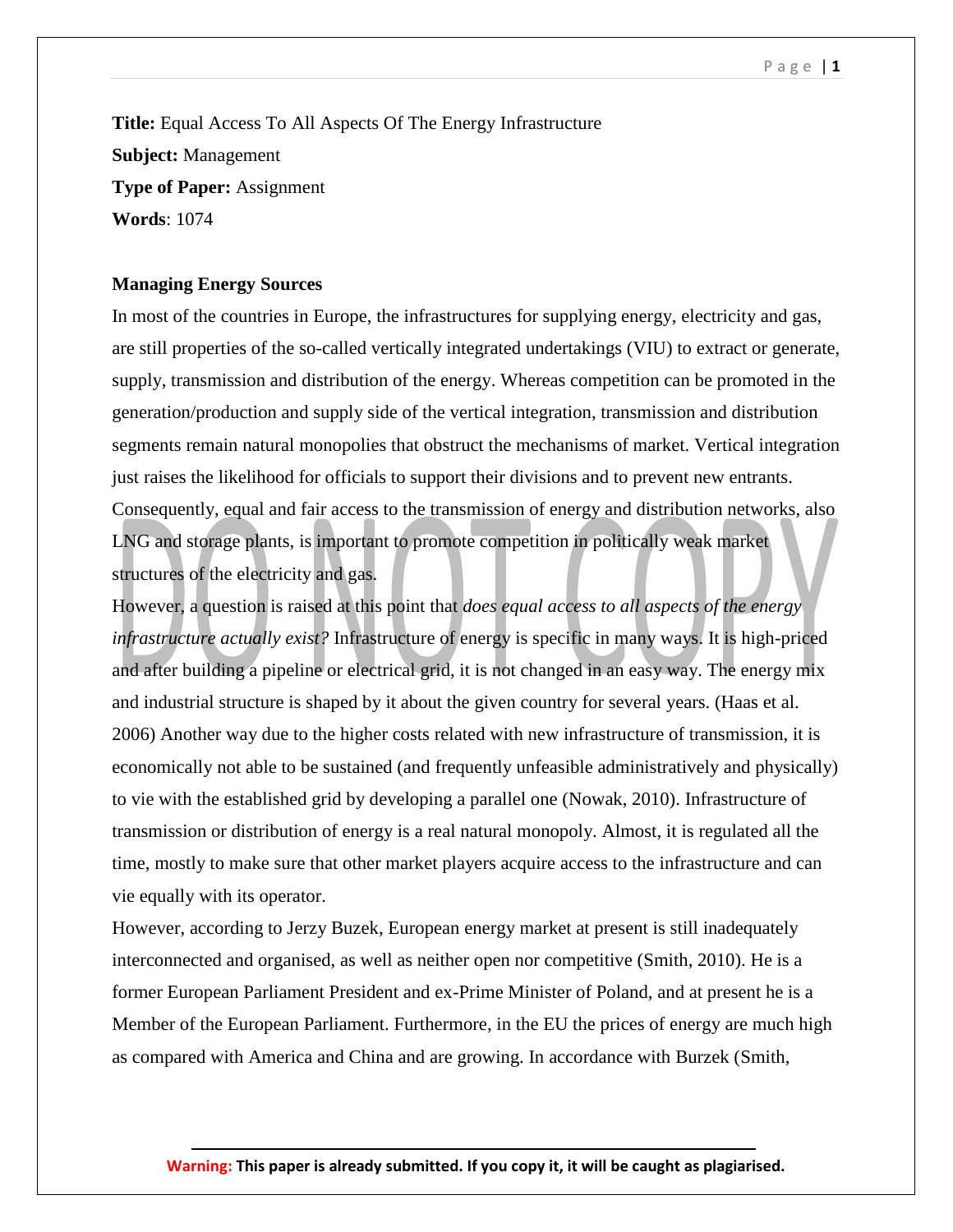2010), a really organised energy market and harmonized investment in infrastructure are necessary if Europe is to return to growth and remain competitive.

The producers of energy stand to take advantage from predictability, apparent and transparent rules and as non-discriminative approach to the single market. They will be more quickly inspired and stimulated to produce energy in an entirely competitive market, and that thus pledges a reduced reliance on sources that are non-EU-based and also a more substantial position of negotiation with outside suppliers. All these transform into greater security of energy. (Nowak, Energy Policy 2010)

The growth we are endeavouring for needs to be sustainable and sensitive for the environment. By making sure we have a more well-organised way to produce, store and distribute energy, a European market that is more competitive will, in conjunction with investments in advanced technologies, make the industry more environmentally responsive. A well-organised open and consistent market of energy should also pace the means to a low-emission economy. (Smith, 2010)

It has to be recognised that specific facets of infrastructure development may not be commercially feasible' however, these facets are needed for stabling supply of energy. Interconnectors across the border are a major prerequisite for the internal market of energy as well as a tremendous paradigm of the investment based on community in infrastructure of energy that could and should be financially supported with the resources based on community. (KAYIKÇI, 2011) The cuts made to the Connecting Europe Facility at the negotiations time about the Multiannual Financial Framework for 2014-2020 appear more probable to restrain major level of investments of this type. It is not very easy to insist more Europe with less wealth (Marino et al. 2011).

Protectionist measures should be reviewed to assist infrastructure investment in the future. Member states of EU must forbear from regulating their retail prices of energy as all the energy trading facets should be steady and predictable. The continuing terminating of subsidies to renewable implies that they will stand at a very lower level following 2020 as compared with today. (Marino et al. 2011) However, carbon pricing simultaneously will rely on the design of environment policy and its interconnectedness with the Emissions Trading Scheme. Its strength and constancy requires that these should be intervention free that is very disruptive as the newly undertook back loading of emission allowances.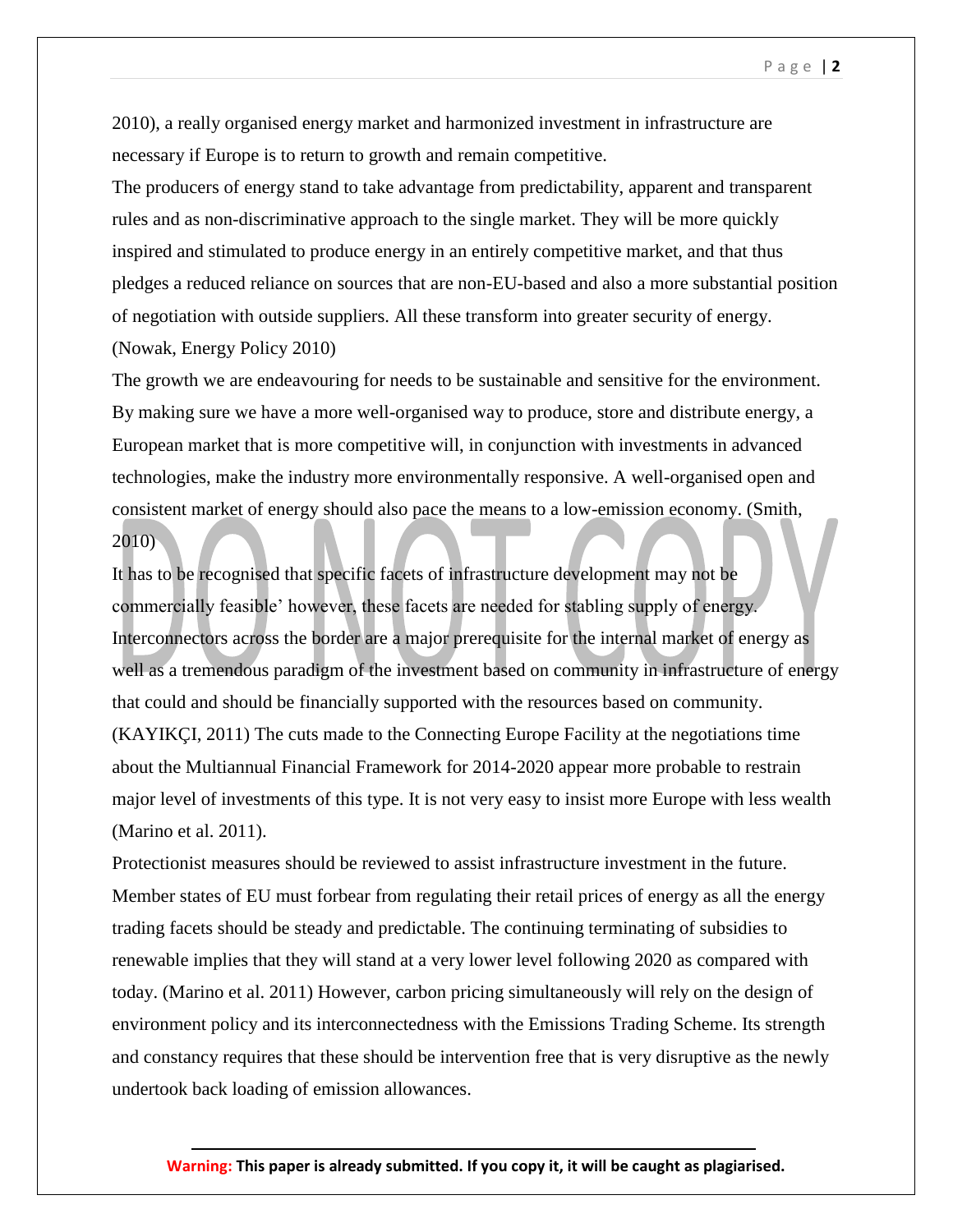P a g e | **3**

With the stagnancy of EU's economic position, at present no demand is there for an increased energy supply. That is a common reaction in the market and sluggish growth as well, and no growth and development has made Europe more efficient towards energy. However, in the returning situation to more stable growth in the near future, energy demand will again grow. After that, at the level of fundamental principles and rationales of market, those who have entered with their investment in latest infrastructure and established their capabilities in domain s of production, storage and distribution, will have an obvious benefit. The industry of investment banking should contribute a vital part here and assist take the risk of these prospect investments. That these investments will shortly pay off is in little doubt, following any catastrophe, rising demand and increasing prices mean the ROR (rate of return) enhance considerably. (Haas et al. 2006)

The internal market of energy in Europe is not an end-goal. Basically, it is an approach that will facilitate the long-standing goals of the energy system that is efficient and reliable as well as the cost-effective changeover to a low-emission economy. Moreover, it has an opportunity to become best asset in the race of international level of competition. We cannot make sure the affluence of people in Europe devoid of reasonable prices of energy.

In fact, no time is there to miss. An integrated market of energy will never become truth unless the current range of diverse approaches at the national level to generate, store and distribute energy, is exchanged by the European approach on the whole. There is a need of an authentic European Energy Market, an engine to move ahead the energy project alongside the ways to a mutual target. Member nations of EU are facing problems, they need make decision whether to exhibit close collaboration for the benefit of their people, or to more delay making these major initiatives and so put European competitiveness in danger. Considerable level of difference or apathy, it is depended on Europeans to take sound decision.

## **REFERENCES**

- Haas, R., Glachant, J.-M., Keseric, N., Perez, Y., (2006). Competition in the continental European electricity market: despair or work in progress?
- KAYIKÇI, M. S. (2011). The European Third Energy Package: How Significant for the Liberalisation of Energy Markets in the European Union?. *Available at SSRN 2102161*.

**Warning: This paper is already submitted. If you copy it, it will be caught as plagiarised.**